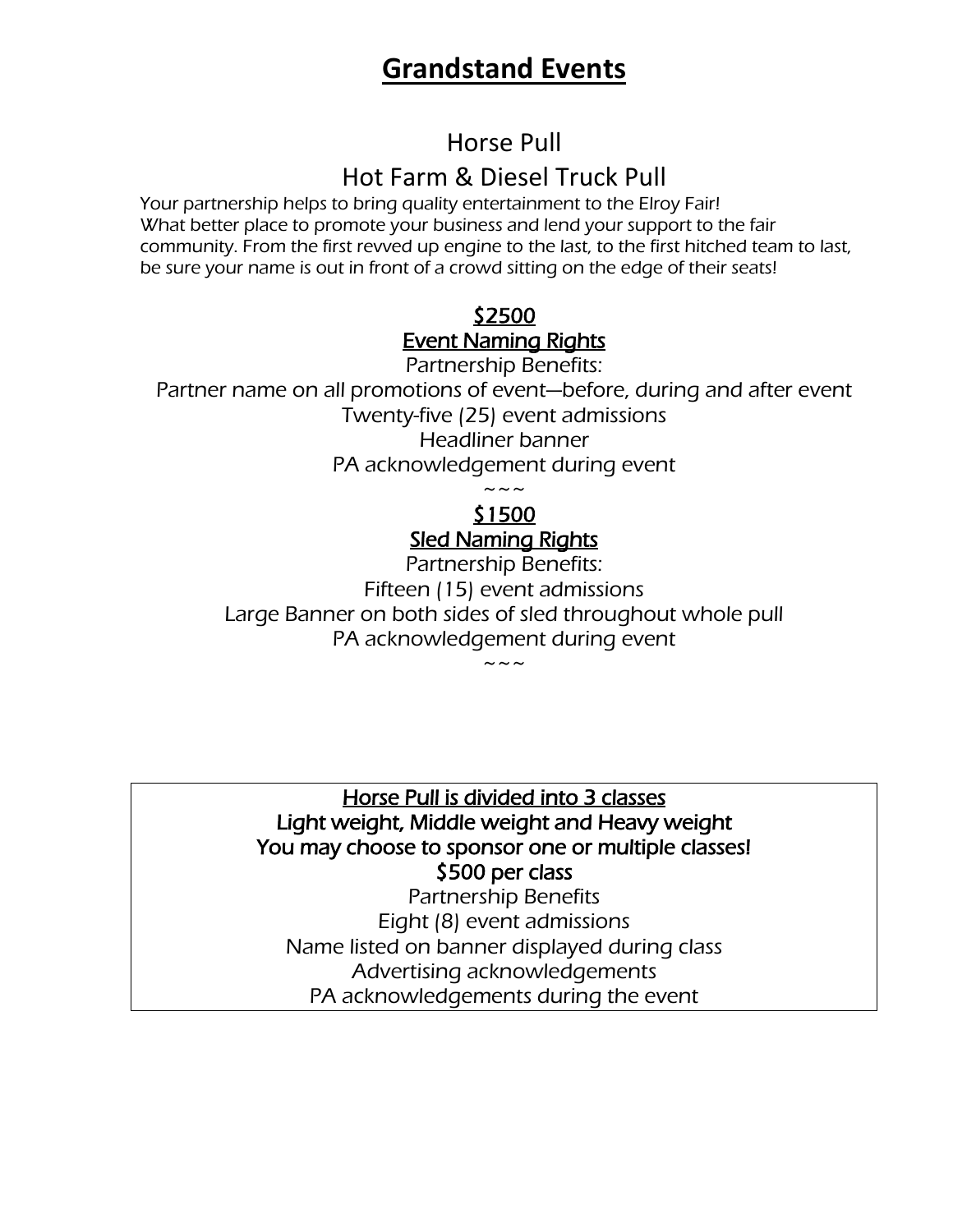Tractor Pull is broken into the following divisions Farm, Hot Farm & Diesel Truck Classes There are multiple weight classes in each division So there are multiple chances to sponsor in each division We are partnering with Southwest WI Area Pullers to bring a great show. To learn more about them check out their website at www.southwestwipullers.com

#### Farm and Hot Farm Classes \$500 per class

Partnership Benefits Eight (8) event admissions Name listed on banner displayed during class Advertising acknowledgements PA acknowledgements during the event

#### Diesel Truck Classes \$500 per class

Partnership Benefits: Eight (8) event admissions Name listed on banner PA acknowledgement during event

#### Event Sponsors \$100

Partnership Benefits: Two (2) event admissions Name listed on group banner PA acknowledgement during event

Banners will include partner's name and/or business/organization. Individual banners are only for businesses partnering over \$500. If a company logo is desired, partner must supply it before June 1. If partners already have banner available, they will be displayed and returned following the event.

 $\sim$   $\sim$   $\sim$ 

Questions about partnering with us for the Tractor Pull or Horse Pull can be directed to: Mike Bradley 608-542-0258 Elroy Fair Board Vice President